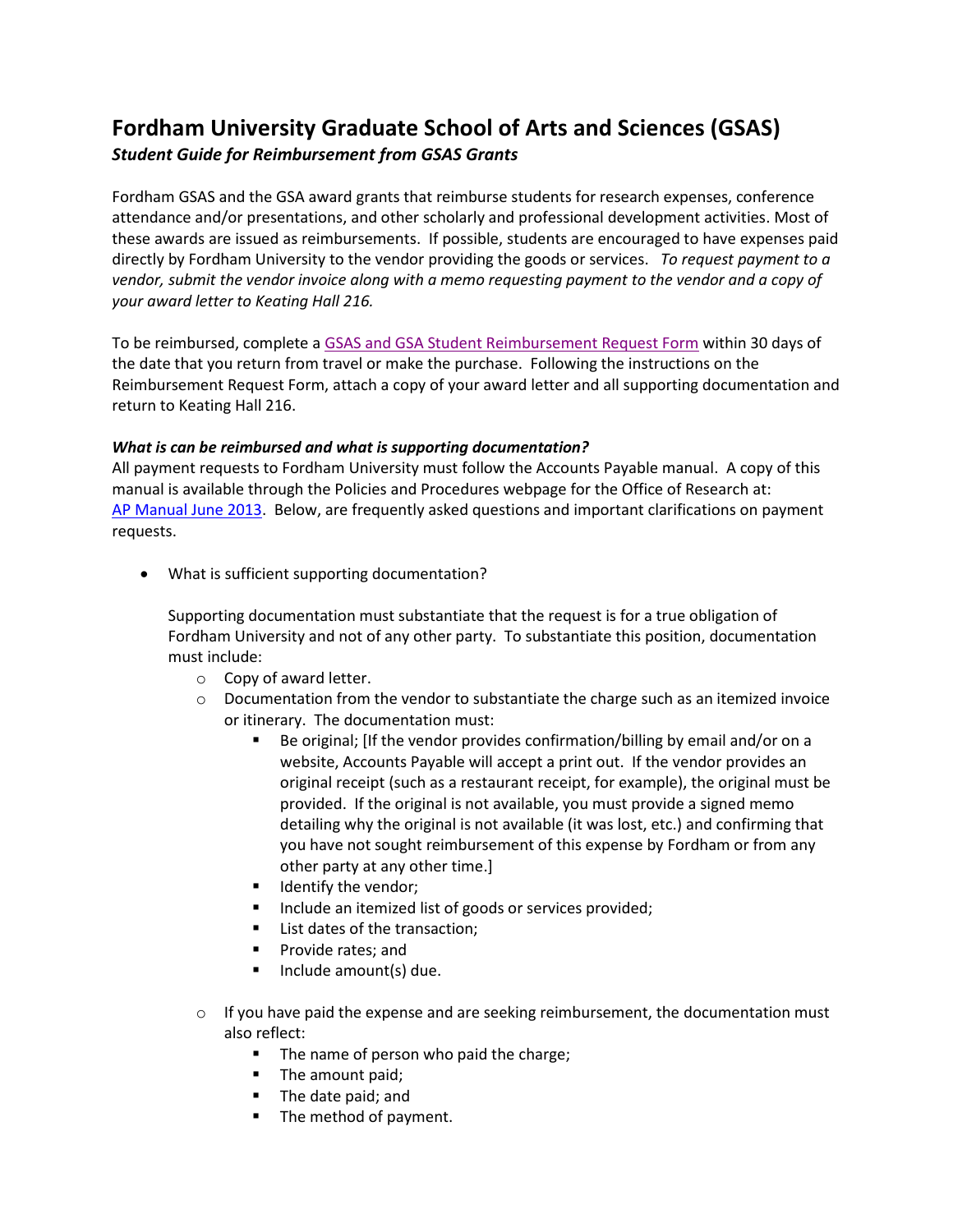Are there any items for which a student cannot be reimbursed:

Yes. There are items that the university will not reimburse. These include, but are not limited to:

- o Equipment,
- o Computers,
- o Software,
- o Per diems,
- o Alcohol,
- o Travel companion costs,
- o Personal care items,
- o Entertainment costs,
- o Payments to individuals for services rendered,
- o Items not relevant to award and/or not included in grant proposal.

Also note that, the University will not reimburse for travel expenses until after the date of travel. Exceptions can be made for airfare if booked through the Fordham University travel agent. For more information, contact gsa@fordham.edu.

Can I be reimbursed for a payment made by a third party?

The University will only reimburse the person that made the payment to the vendor. For example, if you share the cost of renting a car with another student, only the student that paid the rental car agency can be reimbursed. The University will not reimburse you for the amount that you reimbursed the other student. In addition, behind the scenes reimbursement between students can call into question whether the expense is a "true obligation of Fordham University" and impede, delay, or prevent reimbursement from the grant.

• I am sharing a hotel room with another student—can we split the cost?

You can share the cost of a hotel room, however the university can only reimburse the person who paid the hotel bill. In order to split the bill, you can request to charge two cards at the hotel desk at check-out. Or, the student who paid the bill can be reimbursed from the grant award.

My award is for travel, can I receive a per diem?

No. Fordham University will not issue per diems to students. Instead, original receipts for food, accommodations, modes of travel, must be provided for reimbursement. The daily allowance for these receipts cannot exceed the per diem rate located provided on the [U.S. GSA Per Diem](https://www.gsa.gov/portal/content/104877)  [Rates page](https://www.gsa.gov/portal/content/104877) or at [https://www.gsa.gov/portal/content/104877.](https://www.gsa.gov/portal/content/104877) For international per diem rates, se[e US Department of State Per Diem Allowances.](https://aoprals.state.gov/web920/per_diem.asp)

• I am traveling by car, can I be reimbursed for gas?

The University will reimburse the cost of gas for filling a **rental car** ONLY. For the use of personal vehicles, the University will reimburse based on the IRS standard mileage rate found on the IRS website at [https://www.irs.gov.](https://www.irs.gov/) To request reimbursement, provide a print out from an online map showing the mileage to/from your destination.